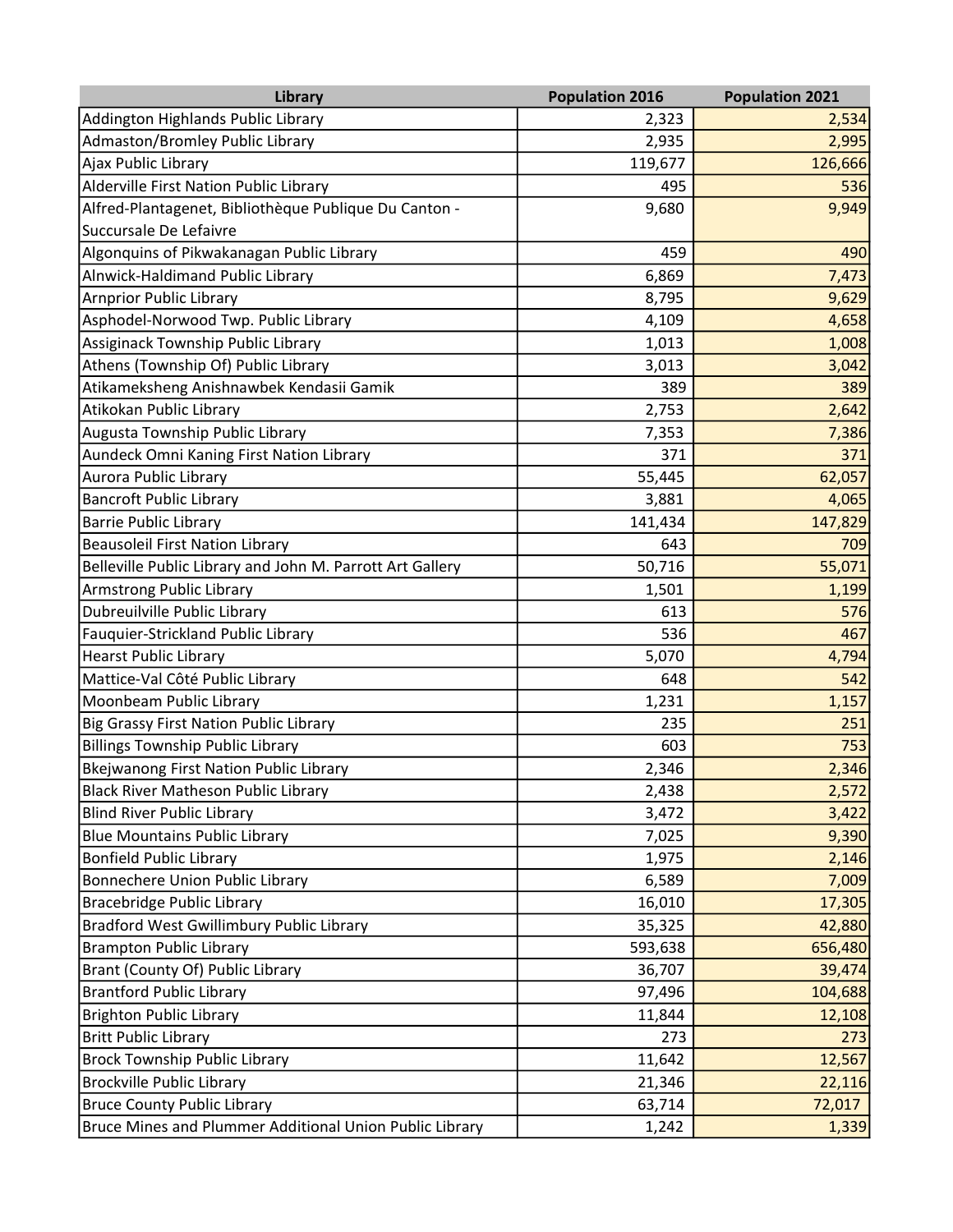| Library                                                  | <b>Population 2016</b> | <b>Population 2021</b> |
|----------------------------------------------------------|------------------------|------------------------|
| Burk's Falls, Armour, Ryerson Union Public Library       | 3,043                  | 3,161                  |
| <b>Burlington Public Library</b>                         | 183,314                | 186,948                |
| Caledon (Town Of) Public Library                         | 66,502                 | 76,581                 |
| Callander Public Library                                 | 3,863                  | 3,964                  |
| Cambridge Public Library                                 | 129,920                | 138,479                |
| Carleton Place Public Library                            | 10,644                 | 12,517                 |
| Carlow-Mayo Public Library                               | 864                    | 953                    |
| Casselman, Bibliothèque Publique De                      | 3,548                  | 3,960                  |
| Cavan Monaghan Public Library                            | 8,829                  | 10,016                 |
| Central Manitoulin Township Public Library               | 2,084                  | 2,235                  |
| Centre Hastings Public Library                           | 4,774                  | 4,801                  |
| Champlain (Twp. Of) Public Library                       | 8,706                  | 8,665                  |
| Chapleau Public Library                                  | 1,964                  | 1,942                  |
| Chatham-Kent Public Library                              | 101,647                | 103,988                |
| Chippewas of Georgina Island First Nation Public Library | 204                    | 231                    |
| Chippewas of Kettle and Stony Point First Nation Public  | 1,334                  | 1,233                  |
| Library                                                  |                        |                        |
| Chippewas of Rama Public Library (First Nation)          | 723                    | 998                    |
| Clarence-Rockland, Bibliothèque Publique De              | 24,512                 | 26,505                 |
| Clarington Public Library                                | 92,013                 | 101,427                |
| <b>Clearview Public Library</b>                          | 14,151                 | 14,814                 |
| Cobalt Township Public Library                           | 1,128                  | 989                    |
| Cobourg Public Library                                   | 19,440                 | 20,519                 |
| Cochrane Public Library                                  | 5,321                  | 5,390                  |
| Collingwood Public Library                               | 21,793                 | 24,811                 |
| <b>Cornwall Public Library</b>                           | 46,589                 | 47,845                 |
| Cramahe Township Public Library                          | 6,355                  | 6,509                  |
| Curve Lake First Nation Public Library                   | 1,059                  | 1,244                  |
| Deep River Public Library                                | 4,109                  | 4,175                  |
| Delaware First Nation Library                            | 241                    | 241                    |
| Deseronto Public Library                                 | 1,774                  | 1,747                  |
| <b>Dokis First Nation Public Library</b>                 | 175                    | 201                    |
| Dorion Public Library Board                              | 316                    | 375                    |
| Douro-Dummer Public Library                              | 6,709                  | 7,632                  |
| Dryden Public Library                                    | 7,749                  | 7,388                  |
| Ear Falls Public Library                                 | 995                    | 924                    |
| East Ferris Township Public Library                      | 4,750                  | 4,946                  |
| East Gwillimbury Public Library                          | 23,991                 | 34,637                 |
| Edwardsburgh/Cardinal (Twp Of) Public Library            | 7,093                  | 7,505                  |
| <b>Elgin County Library</b>                              | 50,069                 | 51,912                 |
| Elizabethtown/Kitley Township Public Library             | 9,854                  | 9,545                  |
| Elliot Lake Public Library                               | 10,741                 | 11,372                 |
| Emo Township Public Library                              | 1,333                  | 1,204                  |
| <b>Englehart Public Library</b>                          | 1,479                  | 1,442                  |
| Espanola Public Library                                  | 4,996                  | 5,185                  |
| Essa Public Library                                      | 21,083                 | 22,970                 |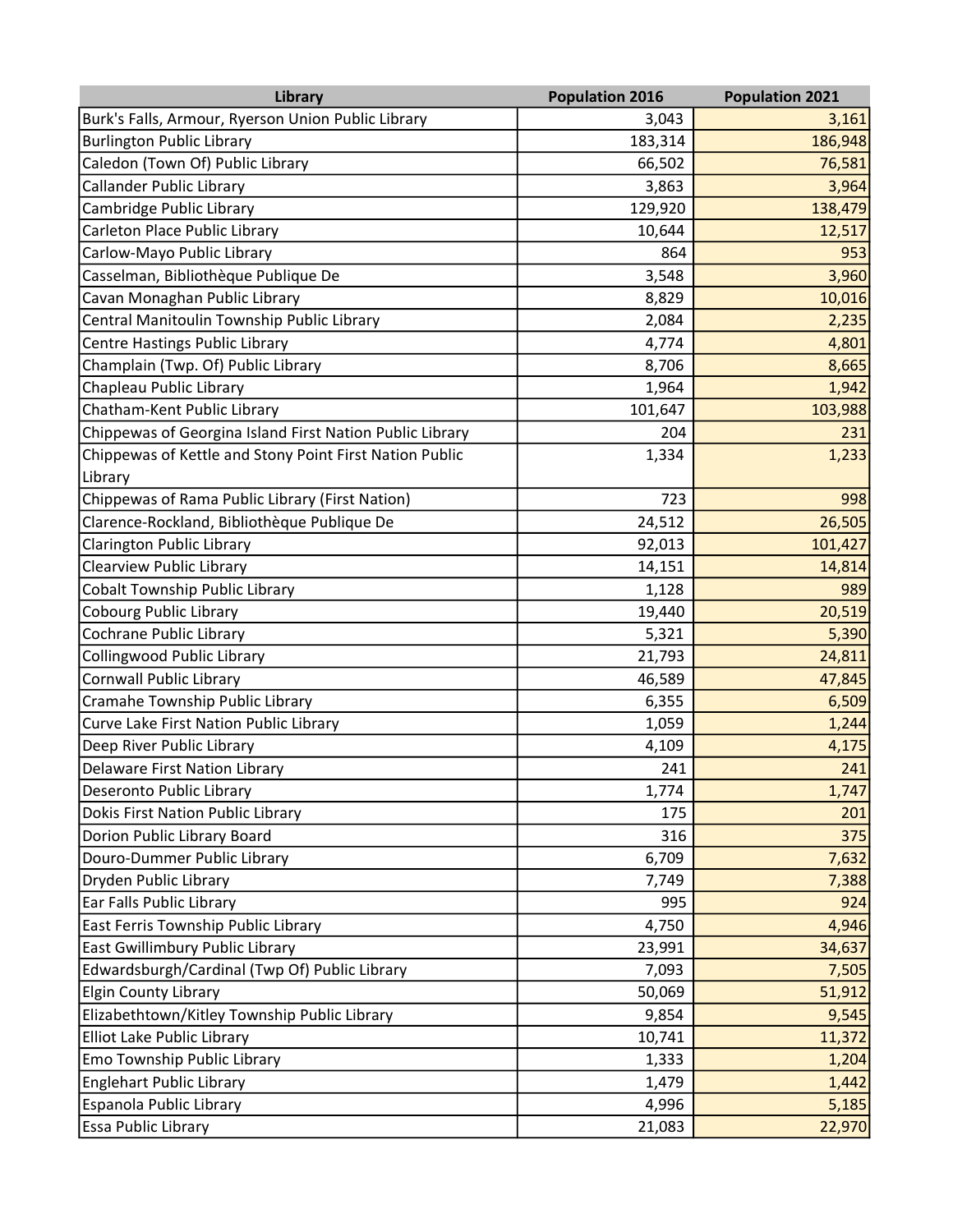| Library                                                   | <b>Population 2016</b> | <b>Population 2021</b> |
|-----------------------------------------------------------|------------------------|------------------------|
| <b>Essex County Library Board</b>                         | 181,530                | 192,976                |
| Fort Erie Public Library                                  | 30,710                 | 32,901                 |
| Fort Frances Public Library                               | 7,739                  | 7,466                  |
| French River Public Library                               | 2,662                  | 2,828                  |
| Front of Yonge Township Public Library                    | 2,607                  | 2,595                  |
| Gananoque Public Library                                  | 5,159                  | 5,383                  |
| Garden River First Nation Public Library                  | 1,125                  | 1,071                  |
| Georgian Bay (Township Of) Public Library                 | 2,499                  | 3,441                  |
| Georgina Public Library                                   | 45,418                 | 47,642                 |
| Gogama Local Services Board                               | 325                    | 325                    |
| Gore Bay Union Public Library                             | 1,790                  | 1,803                  |
| <b>Grand Valley Public Library</b>                        | 2,956                  | 3,851                  |
| Gravenhurst Public Library                                | 12,311                 | 13,157                 |
| Greater Madawaska Public Library                          | 2,518                  | 2,864                  |
| <b>Greater Sudbury Public Library</b>                     | 161,531                | 166,004                |
| Greenstone Public Library                                 | 4,636                  | 4,309                  |
| Grey Highlands Public Library                             | 9,804                  | 10,424                 |
| <b>Grimsby Public Library</b>                             | 27,314                 | 28,883                 |
| <b>Guelph Public Library</b>                              | 131,794                | 143,740                |
| <b>Haldimand County Public Library</b>                    | 45,608                 | 49,216                 |
| <b>Haliburton County Public Library</b>                   | 18,062                 | 20,571                 |
| <b>Halton Hills Public Library</b>                        | 61,161                 | 62,951                 |
| <b>Hamilton Public Library</b>                            | 536,917                | 569,353                |
| Hanover Public Library                                    | 7,688                  | 7,967                  |
| Hastings Highlands Public Library                         | 4,078                  | 4,385                  |
| Havelock-Belmont-Methuen Public Library                   | 4,530                  | 5,083                  |
| Hawkesbury, Bibliothèque publique de                      | 10,263                 | 10,194                 |
| Head, Clara & Maria Twp. Public Library                   | 248                    | 267                    |
| Henvey Inlet First Nation Public Library                  | 189                    | 189                    |
| <b>Hilton Union Public Library</b>                        | 478                    | 557                    |
| Hornepayne Township Public Library                        | 980                    | 968                    |
| Huntsville Public Library                                 | 19,816                 | 21,147                 |
| <b>Huron County Library</b>                               | 59,652                 | 61,366                 |
| Huron Shores Public Library                               | 1,664                  | 1,860                  |
| Ignace Public Library                                     | 1,202                  | 1,206                  |
| Innisfil IdeaLAB & Library                                | 36,566                 | 43,326                 |
| Iroquois Falls Public Library                             | 4,537                  | 4,418                  |
| Iskatewizaagegan First Nation Public Library              | 327                    | 327                    |
| James Township Public Library                             | 420                    | 348                    |
| Kanhiote-Tyendinaga Territory First Nation Public Library | 2,179                  | 2,535                  |
| <b>Kapuskasing Public Library</b>                         | 8,292                  | 8,057                  |
| Kawartha Lakes Public Library                             | 75,423                 | 79,247                 |
| Kearney and Area Public Library                           | 882                    | 974                    |
| Kenora Public Library                                     | 15,096                 | 14,967                 |
| Killaloe, Hagarty and Richards (Twp. Of) Public Library   | 2,420                  | 2,410                  |
| King Township Public Library                              | 24,512                 | 27,333                 |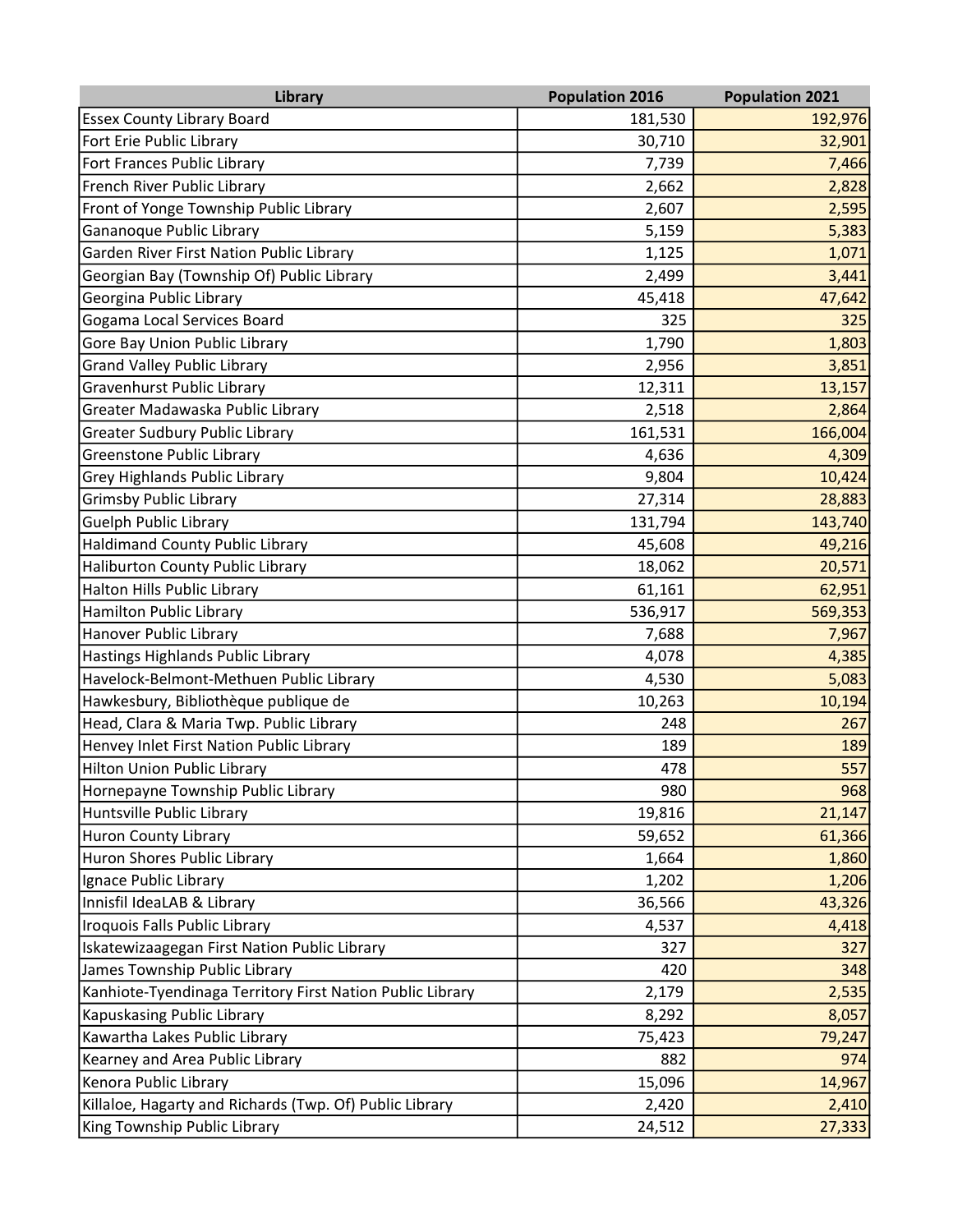| <b>Library</b>                                               | <b>Population 2016</b> | <b>Population 2021</b> |
|--------------------------------------------------------------|------------------------|------------------------|
| Kingston Frontenac Public Library                            | 150,475                | 161,780                |
| Kirkland Lake Public Library                                 | 7,981                  | 7,750                  |
| Kitchener Public Library                                     | 233,222                | 256,885                |
| La Nation, Bibliothèque Publique Du Canton De - Succursale   | 12,808                 | 13,350                 |
| De St-Isidore                                                |                        |                        |
| Lake of Bays Public Library                                  | 3,167                  | 3,759                  |
| Lambton County Public Library                                | 123,399                | 132,611                |
| Lanark Highlands Public Library                              | 5,338                  | 5,737                  |
| Larder Lake Public Library                                   | 730                    | 745                    |
| Laurentian Hills Public Library                              | 2,961                  | 2,885                  |
| Leeds and the Thousand Islands Public Library                | 9,465                  | 9,804                  |
| Lennox & Addington County Public Library                     | 40,565                 | 42,648                 |
| Lincoln Pelham Union Public Library                          |                        | 43,911                 |
| London Public Library                                        | 383,822                | 422,324                |
| Loring, Port Loring and District Local Service Board Library | 700                    | 700                    |
| Madawaska Valley Public Library                              | 4,123                  | 3,927                  |
| Magnetawan First Nation Public Library                       | 101                    | 102                    |
| Magnetawan Township Public Library                           | 1,390                  | 1,753                  |
| Manitouwadge Public Library                                  | 1,937                  | 1,974                  |
| Marathon Public Library                                      | 3,273                  | 3,138                  |
| Markham (City Of) Public Library                             | 328,966                | 338,503                |
| Markstay-Warren Public Library                               | 2,656                  | 2,708                  |
| Marmora & Lake Public Library                                | 3,953                  | 4,267                  |
| Mattagami First Nation Public Library                        | 190                    | 210                    |
| Mattawa Public Library                                       | 1,993                  | 1,881                  |
| McGarry Township Public Library                              | 609                    | 579                    |
| M'Chigeeng First Nation Public Library                       | 884                    | 926                    |
| McKellar Township Public Library                             | 1,111                  | 1,419                  |
| <b>Meaford Public Library</b>                                | 10,991                 | 11,485                 |
| Merrickville Public Library                                  | 3,067                  | 3,135                  |
| Michipicoten First Nation Public Library                     | 67                     | 67                     |
| Middlesex County Library                                     | 71,551                 | 78,110                 |
| Midland Public Library                                       | 16,864                 | 17,817                 |
| Milton Public Library                                        | 110,128                | 132,979                |
| Mississauga First Nation Public Library                      | 389                    | 389                    |
| Mississauga Library System - Corporation of the City of      | 721,599                | 717,961                |
| Mississauga                                                  |                        |                        |
| Mississaugas of Scugog Island First Nation Library           | 49                     | 125                    |
| Mississaugas of the New Credit First Nation Library          | 942                    | 775                    |
| Mississippi Mills Public Library                             | 13,163                 | 14,740                 |
| Muskoka Lakes Township Library                               | 6,588                  | 7,652                  |
| Naotkamegwanning First Nation Public Library                 | 759                    | 759                    |
| New Tecumseth Public Library                                 | 34,242                 | 43,948                 |
| Newmarket Public Library                                     | 84,224                 | 87,942                 |
| Niagara Falls Public Library                                 | 88,071                 | 94,415                 |
| Niagara-on-the-Lake Public Library                           | 17,511                 | 19,088                 |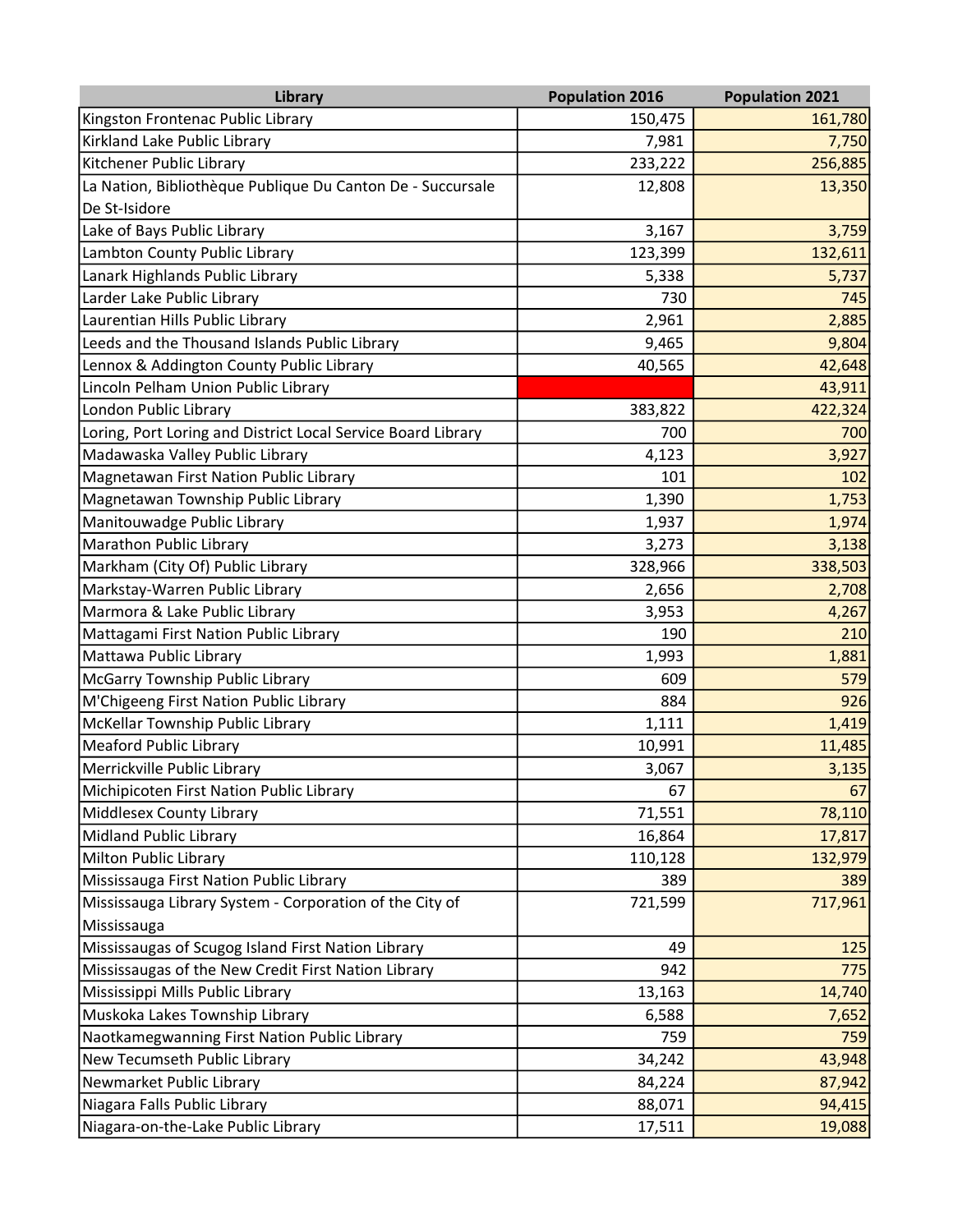| Library                                                 | <b>Population 2016</b> | <b>Population 2021</b> |
|---------------------------------------------------------|------------------------|------------------------|
| Niisaachewan Agindaasoowigamig                          | 491                    | 491                    |
| Ninda-Kikaendjigae-Wigammik First Nation Public Library | 722                    | 722                    |
| Nipigon Township Public Library                         | 1,642                  | 1,473                  |
| <b>Nipissing Kendaaswin</b>                             | 1,707                  | 1,707                  |
| Norfolk County Public Library                           | 64,044                 | 67,490                 |
| North Bay Public Library                                | 51,553                 | 52,662                 |
| North Grenville Public Library                          | 16,451                 | 17,964                 |
| North Kawartha Public Library                           | 2,479                  | 2,877                  |
| North Perth Public Library                              | 13,130                 | 15,538                 |
| Northeastern Manitoulin and the Islands Public Library  | 2,712                  | 2,641                  |
| Oakville Public Library                                 | 193,832                | 213,759                |
| Ojibways of Onigaming First Nation Public Library       |                        | 445                    |
| Ojibways of the Pic River First Nation Public Library   | 443                    | 372                    |
| Oliver Paipoonge Public Library                         | 5,922                  | 6,035                  |
| Opasatika Public Library                                | 226                    | 200                    |
| Orangeville Public Library                              | 28,900                 | 30,167                 |
| Orillia Public Library                                  | 31,166                 | 33,411                 |
| Oshawa Public Library                                   | 159,458                | 175,383                |
| Otonabee-South Monaghan Public Library                  | 6,670                  | 7,087                  |
| Ottawa Public Library                                   | 934,243                | 1,017,449              |
| Owen Sound & North Grey Union Public Library            | 38,450                 | 39,792                 |
| <b>Oxford County Public Library</b>                     | 62,831                 | 75,076                 |
| Parry Sound Public Library                              | 6,408                  | 6,879                  |
| Pembroke Public Library                                 | 13,882                 | 14,364                 |
| Penetanguishene Public Library                          | 8,962                  | 10,077                 |
| Perry Township Public Library                           | 2,454                  | 2,650                  |
| Perth and District Union Public Library                 | 19,368                 | 20,577                 |
| Perth East Public Library                               | 12,261                 | 12,595                 |
| Petawawa Public Library                                 | 17,187                 | 18,160                 |
| Peterborough Public Library                             | 81,032                 | 83,651                 |
| Phelps Public Library                                   | 271                    | 271                    |
| Pickering (City Of) Public Library                      | 91,771                 | 99,186                 |
| Port Colborne Public Library                            | 18,306                 | 20,033                 |
| Port Hope Public Library                                | 16,753                 | 17,294                 |
| Powassan and District Union Public Library              | 6,453                  | 6,453                  |
| Prescott Public Library                                 | 4,222                  | 4,078                  |
| Prince Edward (County of) Public Library                | 24,735                 | 25,704                 |
| Prince Township Public Library                          | 1,010                  | 975                    |
| Quinte West Public Library                              | 43,577                 | 46,560                 |
| Rainy River First Nation Public Library                 | 445                    | 445                    |
| Rainy River Public Library                              | 807                    | 752                    |
| Ramara Township Public Library                          | 9,488                  | 10,377                 |
| Red Lake Public Library                                 | 4,107                  | 4,094                  |
| Red Rock Township Public Library                        | 895                    | 895                    |
| Region of Waterloo Library                              | 67,026                 | 70,365                 |
| Renfrew Public Library                                  | 8,223                  | 8,190                  |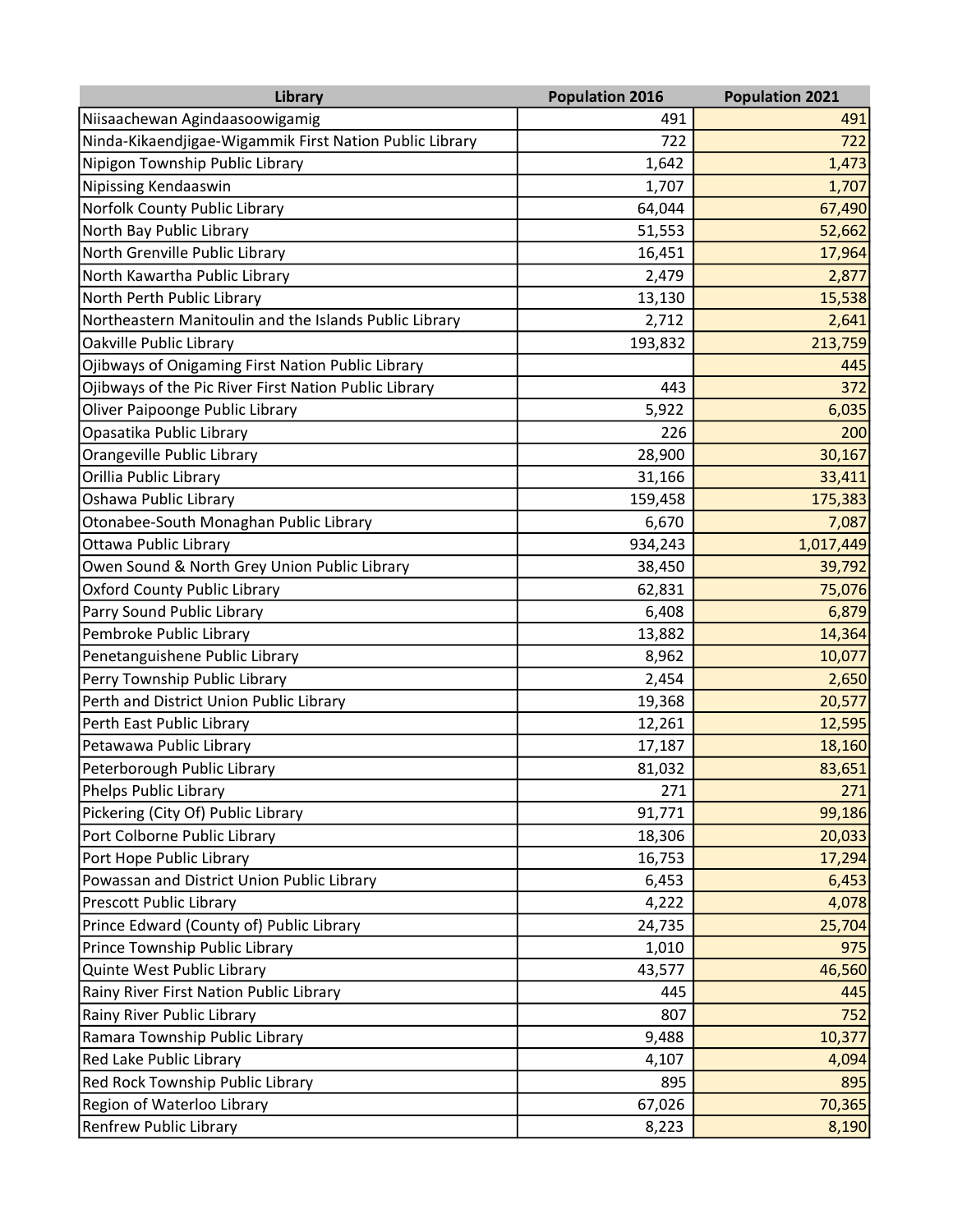| <b>Library</b>                                  | <b>Population 2016</b> | <b>Population 2021</b> |
|-------------------------------------------------|------------------------|------------------------|
| Richmond Hill Public Library                    | 195,022                | 202,022                |
| Rideau Lakes Library                            | 10,326                 | 10,883                 |
| Russell, Bibliothèque Publique Du Canton De     | 16,520                 | 19,598                 |
| Sables-Spanish Rivers Township Public Library   | 3,214                  | 3,237                  |
| Sachigo Lake First Nation Public Library        | 514                    | 608                    |
| Sagamok Anishnawbek First Nation Public Library | 1,140                  | 1,110                  |
| Saugeen First Nation Public Library             | 1,041                  | 1,041                  |
| Sault Ste. Marie Public Library                 | 73,368                 | 72,051                 |
| Schreiber Township Public Library               | 1,138                  | 1,039                  |
| <b>Scugog Memorial Public Library</b>           | 21,617                 | 21,581                 |
| Seguin Public Library                           | 4,304                  | 5,280                  |
| Seine River First Nation Public Library         | 350                    | 270                    |
| Selwyn Public Library                           | 17,060                 | 18,653                 |
| Serpent River First Nation Public Library       | 371                    | 351                    |
| Severn Twp. Public Library                      | 13,477                 | 14,576                 |
| Shelburne Public Library                        | 8,126                  | 8,994                  |
| Sheshegwaning First Nation Public Library       | 137                    | 127                    |
| Simcoe County Library Cooperative               | 261,718                |                        |
| Sioux Lookout Public Library                    | 5,272                  | 5,839                  |
| Sioux Narrows Nestor Falls Public Library       | 567                    | 727                    |
| Six Nations Public Library (First Nation)       | 12,707                 | 12,707                 |
| <b>Smiths Falls Public Library</b>              | 8,780                  | 9,254                  |
| South Algonquin Township Public Library         | 1,096                  | 1,055                  |
| South River-Machar Union Public Library         | 2,186                  | 2,070                  |
| Southgate-Ruth Hargrave Memorial Public Library | 7,354                  | 8,716                  |
| Spanish Public Library                          | 712                    | 670                    |
| Springwater Township Public Library             | 19,059                 | 21,701                 |
| St. Catharines Public Library                   | 133,113                | 136,803                |
| St. Charles Public Library                      | 1,269                  | 1,357                  |
| St. Joseph Township Public Library              | 1,240                  | 1,426                  |
| St. Marys Public Library                        | 7,265                  | 7,386                  |
| St. Thomas Public Library                       | 38,909                 | 42,840                 |
| Stirling-Rawdon Public Library                  | 4,882                  | 5,015                  |
| Stormont, Dundas & Glengarry County Library     | 65,353                 | 66,792                 |
| <b>Stratford Public Library</b>                 | 31,465                 | 33,232                 |
| Sundridge-Strong Union Public Library           | 2,400                  | 2,504                  |
| Tay Township Public Library                     | 10,033                 | 11,091                 |
| Tehkummah Township Public Library               | 436                    | 450                    |
| Temagami First Nation Public Library            |                        | 244                    |
| Temagami Public Library                         | 802                    | 862                    |
| Temiskaming Shores Public Library               | 9,920                  | 9,634                  |
| Terrace Bay Public Library                      | 1,611                  | 1,528                  |
| Thessalon First Nation Public Library           | 124                    | 151                    |
| Thessalon Public Library                        | 1,286                  | 1,260                  |
| <b>Thorold Public Library</b>                   | 18,801                 | 23,816                 |
| Thunder Bay Public Library                      | 107,909                | 108,843                |